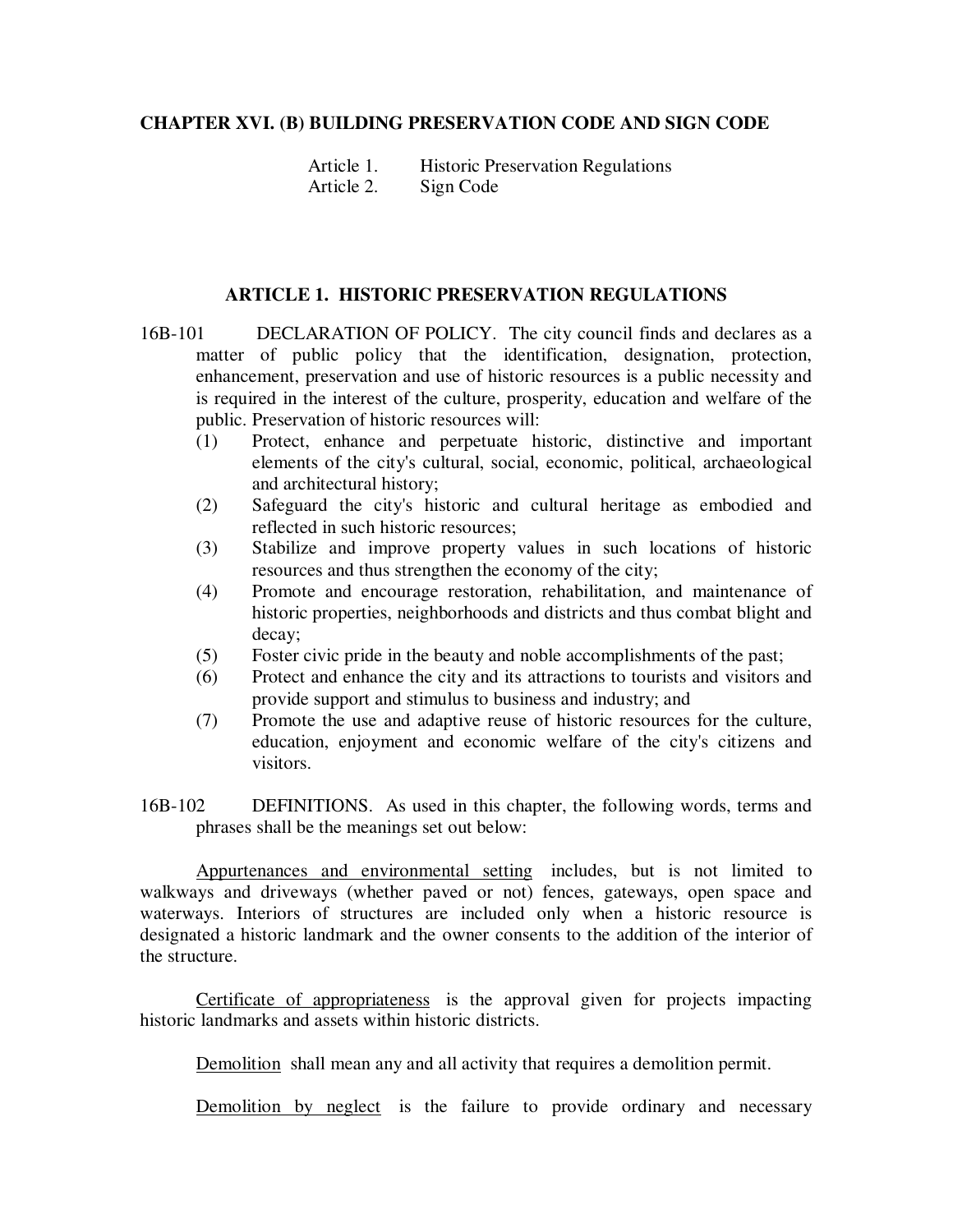maintenance and repair to a structure resulting in the deterioration of the structure or resulting in permanent damage, injury or loss to exterior features.

Design criteria is the standard used for issuing a certificate of appropriateness. The criteria shall be based upon the Secretary of Interior's Standards for Rehabilitation and Guidelines for Rehabilitating Historic Buildings, or guidelines adopted by the historic district and based upon criteria of the Secretary of Interior's Standards as recommended by the Haysville Historic Committee and approved by the respective jurisdiction. Examples illustrating said standards shall be made available by the preservation staff.

Historic district is a group of historic resources, consisting of three (3) or more principal use structures or a tract of ground five (5) acres or larger which are significant as a cohesive unit and contribute to the historical, architectural, archaeological or cultural values of the city, county, state, or nation which is so designated by the city council. Historic district includes all state and national registered districts provided the owner(s) of record consents in writing to the inclusion. The Historic District may also include appurtenances and environmental setting with written consent from the owner(s) of record.

Historic landmark is a historic resource that has been designated, with the written consent of the owner(s) of record, as having historical, architectural, archaeological, or cultural importance or value which the city council determines shall be protected, enhanced and preserved in the interest of the culture, prosperity, education and welfare of the public. Historic landmark may also include the interior of a structure appurtenances and environmental setting with written consent from the owner(s) of record. Historic landmark includes all state and national registered structures provided the owner(s) of record consents in writing to the inclusion.

Historic resource is a site, land area, building, structure or object, which may also include appurtenances and environmental setting, which has historical, cultural, aesthetic, architectural and/or archaeological significance, or is a site, land area, building, structure, or object with potential importance or value.

Overlay zoning. Any zoning that functions in addition to the existing land use zoning, as in the case of historic landmark or historic district zoning.

Permit means authorization whether by administrative action or actions by the city council and includes a building, demolition, moving, zoning, sign, fence, parking lot, roofing, sidewalk, siding, or swimming pool permit which is issued by the development services office.

Preservation staff means personnel assigned to provide staff services for the Haysville Historic Committee

Project classification. For the purpose of the certificate of appropriateness review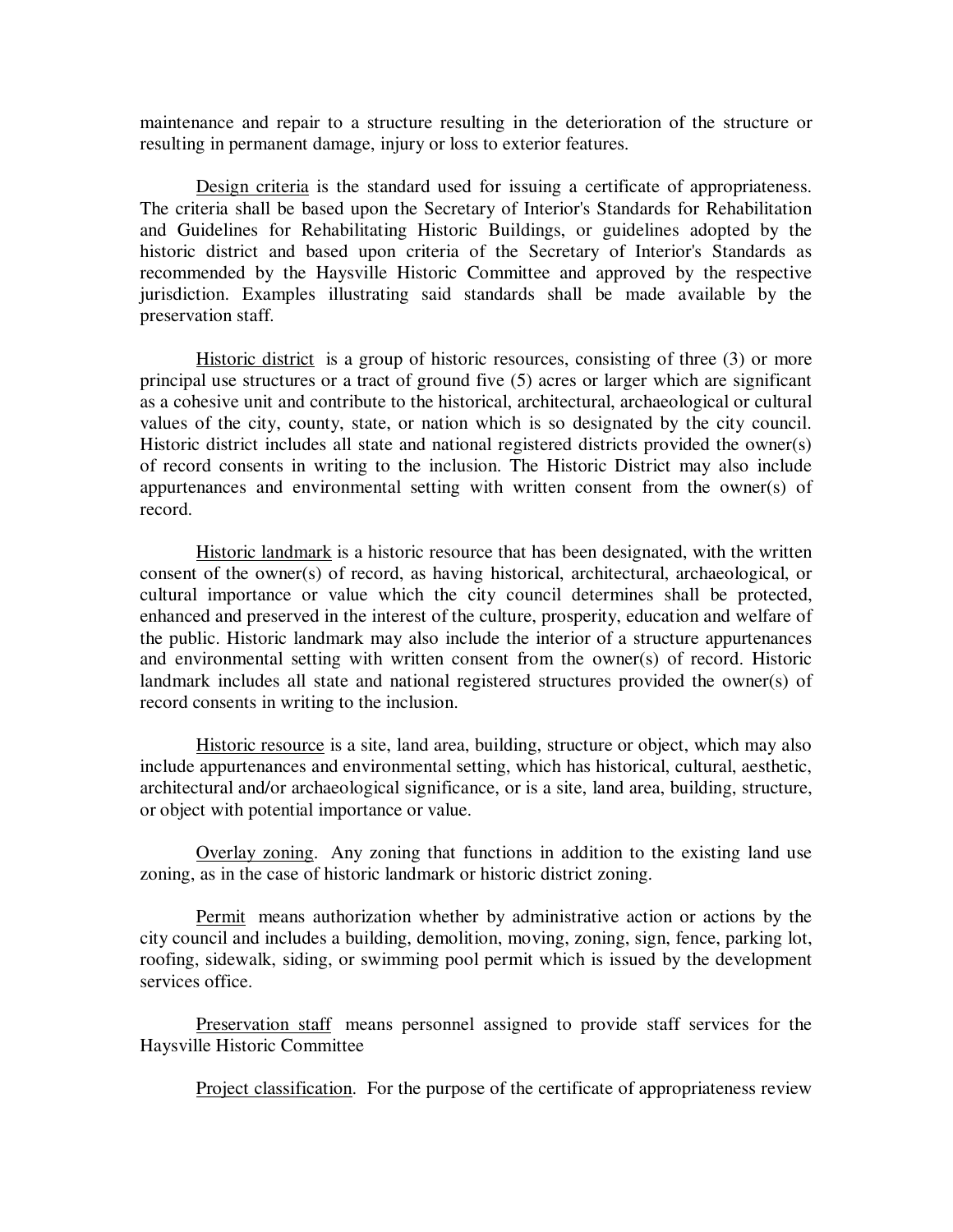procedure, proposed work involving a historic landmark or property within a historic district shall be classified as major or minor.

- (1) Major projects include:
	- a. Any undertaking requiring a permit on a historic landmark unless determined minor by the preservation staff; or a structure within a historic district; unless determined minor by preservation staff;
	- b. Any demolition permit or moving permit for any structure listed as a historic landmark or historic resource within a historic district.

(2) Minor project. For the purpose of certificate of appropriateness review, a minor project is any project requiring a permit on a historic landmark or property within a historic district that proposes repairing or restoring an existing exterior element, or replacing an element or material with identical material and design to that which is existing.

Preservation plan. A document developed, adopted and implemented by the Haysville Historic Committee that identifies trends affecting and impacting historic resources and provides guidance for their preservation. The preservation plan will include a list of all historic resources, historic landmarks and historic districts within the City. The preservation plan will be a component of the comprehensive plan for the city.

Preservation program. The overall program administered by the Haysville Historic Committee that involves the implementation of the historic preservation ordinance, the historic preservation plan, and all activities relating to the furtherance of historic preservation in the City.

Uniform Code for Building Conservation. A national code adopted by the city that provides for more flexible code review for older and historic properties.

- 16B-104 HISTORIC DISTRICT COMMITTEE. See Chapter 1, Administration.
- 16B-105 HISTORIC LANDMARK AND HISTORIC DISTRICT DESIGNATION. The city council may designate certain historic resources as historic landmarks or historic districts. Such designation shall be in addition to any other zoning designation established in the comprehensive zoning regulations of the city and be known as historic overlay zoning. An official register of all historic designations in the city shall be created, maintained and filed for public information and use in the office of the city clerk.

# 16B-106 HISTORIC LANDMARK DESIGNATION AND NOMINATION CRITERIA.

## A. DESIGNATION

(1) In the designation of buildings, structures and objects as historic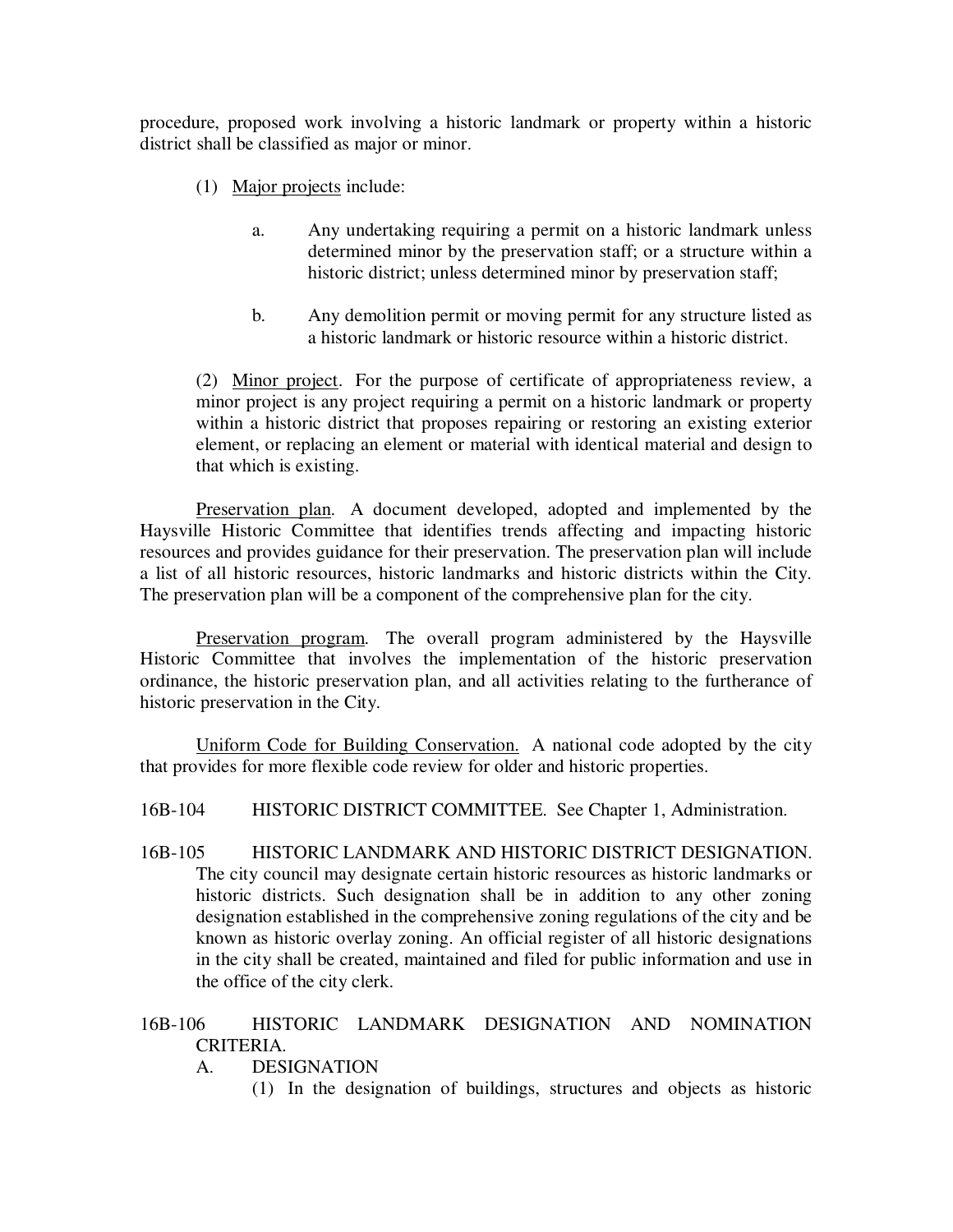landmarks certain criteria must be met. These properties must be fifty (50) years or older. In addition, the property must meet one (1) or more of the following criteria:

- (a) Is associated with events that have made a significant contribution to the broad pattern of history of the city, county, state or nation;
- (b) Is associated with a significant person or group of persons in the history of the city, county, state or nation;
- (c) Embodies distinctive characteristics of a type, period, or method of construction; represents the work of a master builder/architect; possesses high artistic values; or represents a distinguishable entity whose components may lack individual distinction;
- (d) Yields or is likely to yield information important in prehistory or history; or
- (e) Possesses integrity of location, design, setting, materials and workmanship.

(2) Properties less than fifty (50) years old may be eligible for designation provided they are of extreme historical significance. All other criteria listed herein shall apply.

## B. NOMINATION.

(1) The process is initiated when a historic landmark or historic district nomination form is accompanied by the following information and submitted to the Haysville Historic Committee. The nomination form shall include:

(a) A description of the specific historic resource nominated as a historic landmark or a list of specific historic resources located within the proposed district boundaries and a description of the particular importance or value of each such historic resources, such description to include the following:

> I. Approximate date of construction, and dates of major alterations, if known;

- II. Builder and/or architect, if known;
- III. Architectural style;
- IV. Primary building materials;
- V. Current owner of record; and
- VI. Legal description of each property.

(b) A map showing the boundaries of the proposed historic district and the location of each asset of importance or value identified by a number or letter designation;

(c) Sufficient photographs of each historic resource proposed as a historic landmark or historic resources listed within the historic district;

(d) Written consent to the nomination by all of the owners of record of the proposed historic landmark. In the event of a contract sale, both the owner of record and the party or parties holding an equitable interest in the property must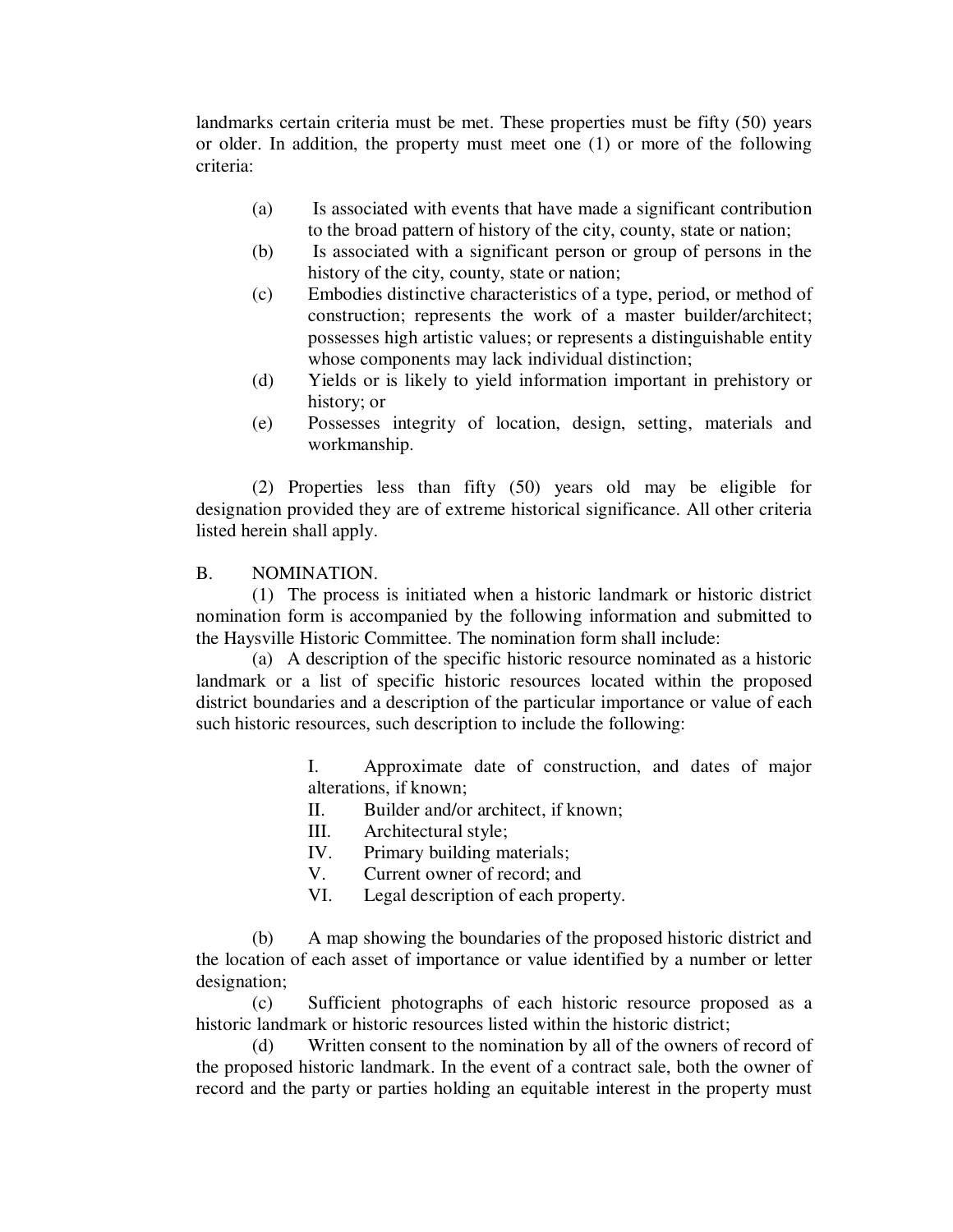consent to the nomination; and

(e) For a historic district, sixty-five (65) percent of the owners of record within the proposed historic district must provide written consent. In the event of a contract sale of real property, both the owner of record and party or parties holding an equitable interest in the property must consent to the nomination.

(2) Applications to increase the boundaries of a historic district may be made if one (1) or more of the following conditions are met:

- (a) When additional historic resources which relate to the historic district are requested for inclusion;
- (b) When facts previously undisclosed to or unknown by the Haysville Historic Committee are revealed which indicate that a particular building or site is possessed of special architectural, archaeological, or cultural character, or economic viability to the district.

(3) Applications to reduce the boundaries of a historic district may be made when one (1) or more of the following conditions have been met:

- (a) When it can be shown that a particular building, structure, site, object or land area has no historic, architectural, archaeological, or cultural importance or value to the viability of the historic district;
- (b) When it can be shown that no physical, historical, architectural, archaeological or cultural degradation will result from exclusion of property from the district.

#### 16B-107 HISTORIC DISTRICT DESIGNATION CRITERIA.

(1) In the designation of buildings, structures and objects as historic districts certain criteria must be met. The historic resources within the historic district must be fifty (50) or more years old. In addition, the historic resources must meet one (1) or more of the following criteria:

- (a) Are associated with events that have made a significant contribution to the broad pattern of history of the city, county, state or nation;
- (b) Are associated with a significant person or group of persons in the history of the city, county, state or nation;
- (c) Embody distinctive characteristics of a type, period, method of construction; represent the work of a master builder/architect; possess high artistic values; or represent a distinguishable entity whose components may lack individual distinction;
- (d) Yield or are likely to yield information in prehistory or history; or
- (e) Possess integrity of location, design, settings, materials and workmanship.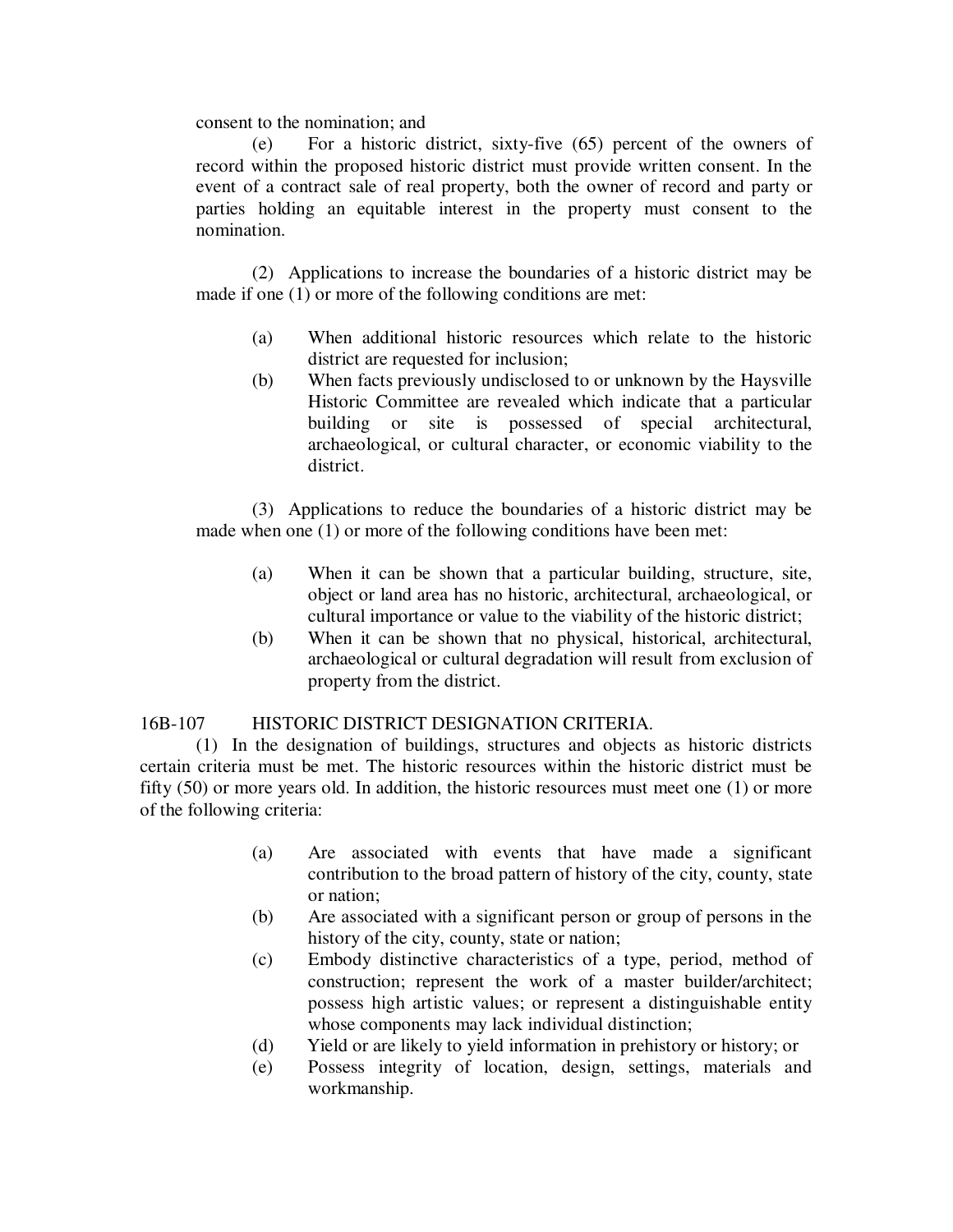(2) The boundaries of historic districts shall be drawn so as to include all buildings, structures, sites, objects or land areas which meet one (1) or more of the criteria set out herein or which directly affect or relate to such buildings, structures, sites, objects or land areas meeting one (1) or more of the above criteria, provided that at least seventy-five (75) percent of the total structures within the boundaries are of architectural, historical, archaeological, or cultural importance or value as determined by the Haysville Historic Committee.

# 16B-108 PROCEDURE FOR DESIGNATION OF HISTORIC LANDMARK AND HISTORIC DISTRICT. An application for historic landmark and historic district designation requires the following procedures:

(1) A historic landmark or historic district nomination form, accompanying material, and for historic districts, historic district preservation guidelines as defined herein, shall be submitted to the historic committee.

(2) Upon receipt of such nomination, the Haysville Historic Committee shall make its decision regarding the designation within a reasonable time. In the event a member of the Haysville Historic Committee shall make application, evidence shall be presented in the same manner as all other persons and the Haysville Historic Committee member shall not vote on the matter contained in the application. A simple majority vote shall be required to constitute a recommendation of approval on any nomination application presented to the Haysville Historic Committee.

(3) After consideration and recommendation by the Haysville Historic Committee, the application shall be submitted to the City Planning Department. The following is required as part of the designation application:

a. The Haysville Historic Committee recommendation;

b. Legal description and map of the boundaries of the proposed designation;

c. Completed historic landmark or historic district nomination form and accompanying materials;

d. Applicable historic district preservation guidelines as defined herein; and

e. A list of property owner(s) of record.

(4) The designation shall be placed on the Haysville Planning Commission agenda for public hearing to consider historic landmark or historic district designation. The same public notices and public hearing as required by law in a zoning case shall be observed. The owner or owners of record of any parcel on which a proposed historic landmark is situated or within a proposed historic district as well as all property owners of record within a two hundred (200) foot radius in the city will be notified of the hearing. At the conclusion of its hearing, the Haysville Planning Commission shall set forth in writing its findings as to whether the designation is consistent with adopted plans and shall transmit such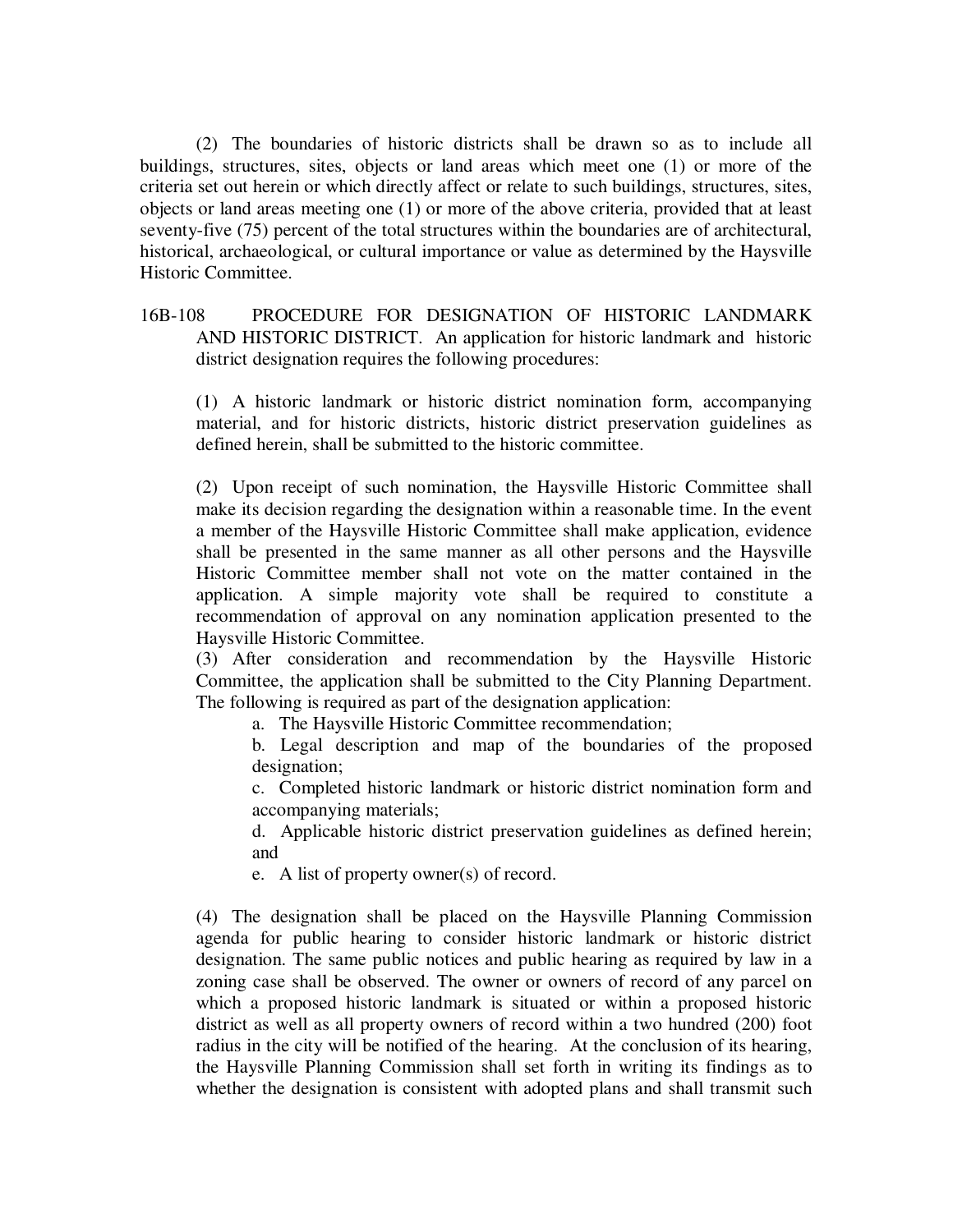findings to the city council.

(5) After notice and public hearing as required by law in a zoning case, a historic landmark or historic district may be created by ordinance by the city council. Upon passage of such ordinance a certified copy shall be filed with the Sedgwick County Register of Deeds.

(6) Upon approval of a historic landmark or historic district designation ordinance by the city council, the city planning department shall cause the official designation and delineation of the property or properties involved upon the City's official zoning map.

- 16B-109 HISTORIC DISTRICT EXEMPTIONS. Within thirty (30) days of approval of a historic district by the city council, property owners located within the district may elect to exempt their property from the requirements of the historic district by providing written notice of the self-exemption to the preservation staff. In the event of a contract sale of real property, both the owner of record and party or parties holding an equitable interest in the property must consent to the exemption. The property shall automatically convert to the historic overlay zoning district upon sale of the property, including a contract sale.
- 16B-110 HISTORIC DISTRICT PRESERVATION GUIDELINES. Preservation guidelines for a proposed historic district shall be submitted with a nomination application. The district preservation guidelines shall not apply to the interior of commercial structures. Further, the district guidelines shall include, but not be limited to the following:

(1) Guidelines for those seeking a certificate of appropriateness including, but not limited to the following:

a. Acceptable materials for any construction, additions, remodeling or rehabilitation activities to the exterior of the structures;

b. Appropriate architectural character, scale, and detail for any construction, additions, remodeling or rehabilitation activities;

c. Acceptable appurtenances to the structures;

- d. Acceptable textures and ornamentation to the exterior of the structures;
- e. Acceptable accessories on structures;

f. Such other building regulations which would have impact on the buildings;

g. Acceptable standards for changes to non-contributing resources within the district; and

h. Acceptable signage.

(2) Guidelines for public improvements in the district, including street furniture, signs, design textures of sidewalks, streets and parks.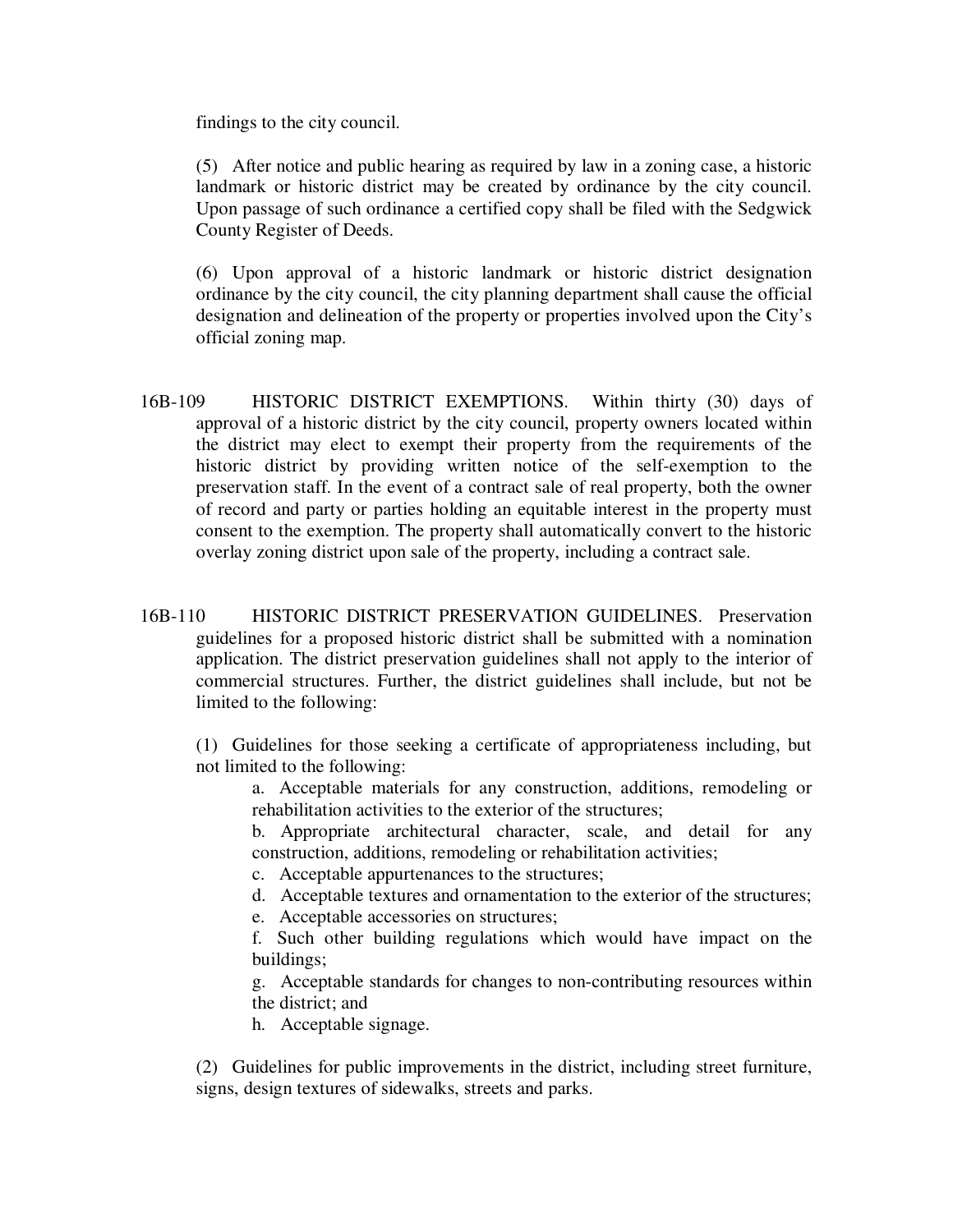## 16B-111 HISTORIC DISTRICT DESIGNATION ADMINISTRATIVE REQUIREMENTS. The following shall apply:

(1) When the Haysville Historic Committee considers an area as a possible historic district, the Haysville Historic Committee shall, prior to rendering its final recommendation, submit the nomination package including district preservation guidelines to appropriate city departments and other public agencies directly affected.

(2) In addition, the Haysville Historic Committee shall, prior to rendering its final recommendation, make the historic district preservation guidelines available upon request to all landowners in the proposed historic district.

(3) The Haysville Historic Committee approved graphics for designated historic resources within a historic district may be made available to the owners of designated structures.

#### 16B-112 CERTIFICATE OF APPROPRIATENESS REVIEW.

The following procedures and requirements shall apply to certificate of appropriateness review:

(1) A permit for any project as defined herein affecting a designated historic landmark or any property within a designated historic district shall not be issued for any major project, as defined in 16B-102, to any applicant by the office of the Public Works Director unless an application for a certificate of appropriateness has first been reviewed and approved by the preservation staff, by the Haysville Historic Committee and, if a protest is filed, by the city council. Minor projects, as defined in 16B-102, and those not requiring a permit but which propose to alter features which have been defined in a historic district's preservation guidelines as requiring protection shall require a certificate of appropriateness application. Projects which will or have the potential to damage or destroy historic features of a historic landmark or a historic resource which is located within a historic district shall be subject to a certificate of appropriateness review.

(2) When applying for a certificate of appropriateness, the applicant shall provide plans, specifications or other documentation pertaining to the work as required on the Haysville Historic Committee's adopted application forms. A complete certificate of appropriateness application and accompanying materials shall be submitted to the preservation staff for review of the application and determination if the proposed work is a major or minor project.

(3) The Haysville Historic Committee shall review the application after the classification of the project being minor or major as determined by the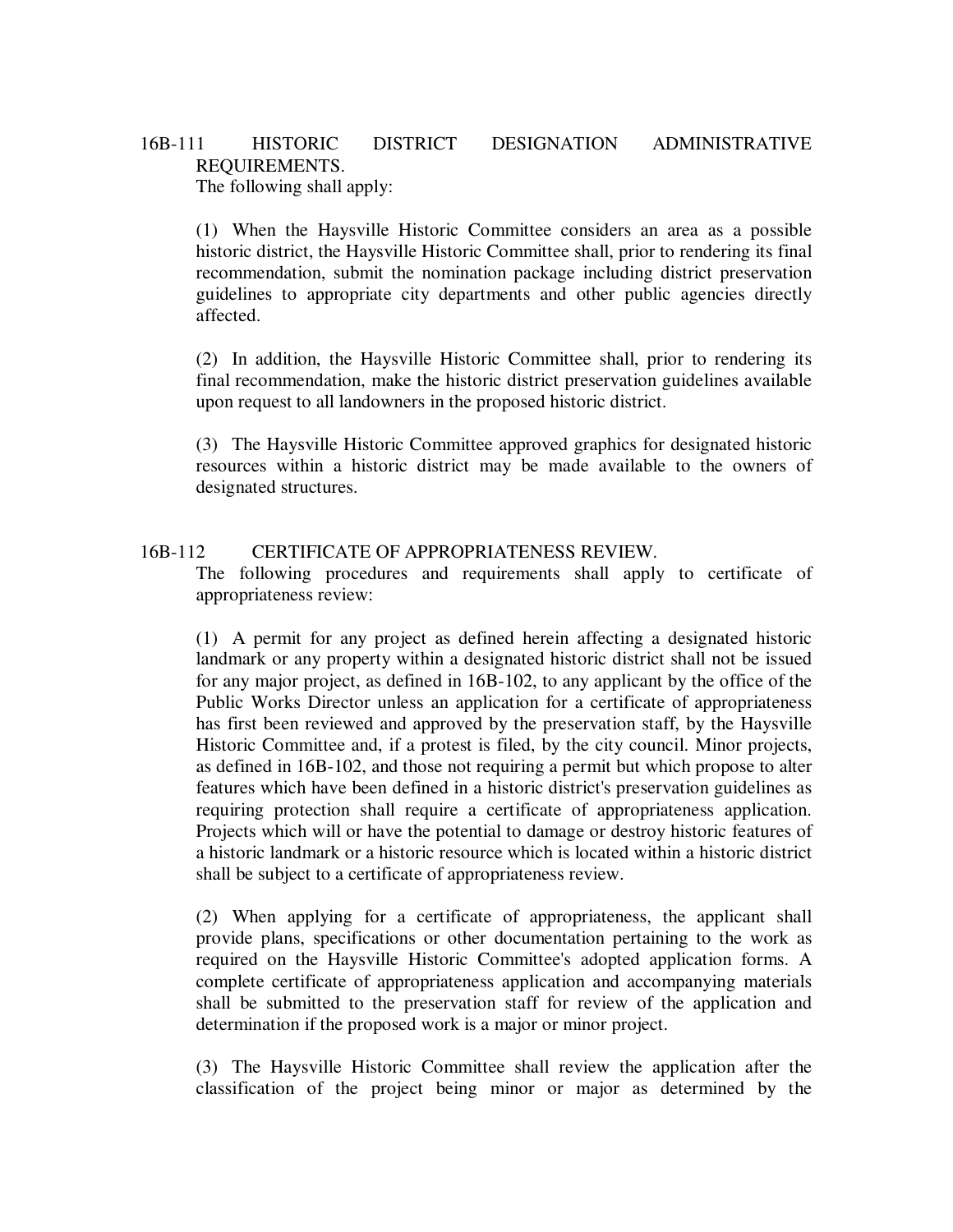preservation staff. (refer to 16B-102).

a. Major Project - The Haysville Historic Committee shall recommend approval, approval with conditions, or denial within thirty (30) days of the receipt of an application. Upon receiving the recommendation of the Haysville Historic Committee, the Haysville Planning Commission shall call and hold a public hearing. Notice of such hearing shall be published at least once in the official city newspaper. Such notice shall be published at least 20 days prior to the hearing. Such notice shall fix the time and place for such hearing and shall describe such proposal in general terms. The Planning Commission shall prepare its recommendations by a majority vote, and shall submit a summary of the hearing to the Governing Body. The Governing Body either may approve, override or return the recommendation to the Planning Commission. The Planning Commission may resubmit original, new, or an amended recommendation to the Governing Body. Upon return from the Planning Commission to the Governing Body, the Governing Body by simple majority may adopt, revise, or amend and adopt or take no further action. If the Planning Commission fails to deliver its recommendation to the Governing Body following the Planning Commission's next regular meeting, the Governing Body shall consider it as a resubmission of the original recommendations and proceed accordingly.

b. Minor Project - A certificate of appropriateness for a minor project shall be reviewed and approved or denied by the preservation staff. If approved, the preservation staff shall provide a certificate of appropriateness to the applicant and provide a copy of documented approval to the office of the public works director. An appeal from a denial of an application for a minor project may be filed with the preservation staff within five (5) business days. A public hearing on the appeal, as set out above for major projects, shall be at the next appropriate meeting of the Planning Commission.

(4) Ordinary maintenance and repair not otherwise subject to a permit or restricted by the historic preservation guidelines may be carried out without a certificate of appropriateness.

(5) If no action has been taken by the preservation staff and/or the Haysville Historic Committee within thirty (30) days for major projects and within fifteen (15) days for minor projects after date of receipt of the completed application, the permit may be applied for with the office of the public works director.

(6) No significant change shall be made in the work defined in the certificate of appropriateness application after issuance of a certificate of appropriateness without re-submittal and approval thereof in the same manner provided herein.

(7) A certificate of appropriateness may be re-filed provided the request addresses the concerns stated by the city council in its denial.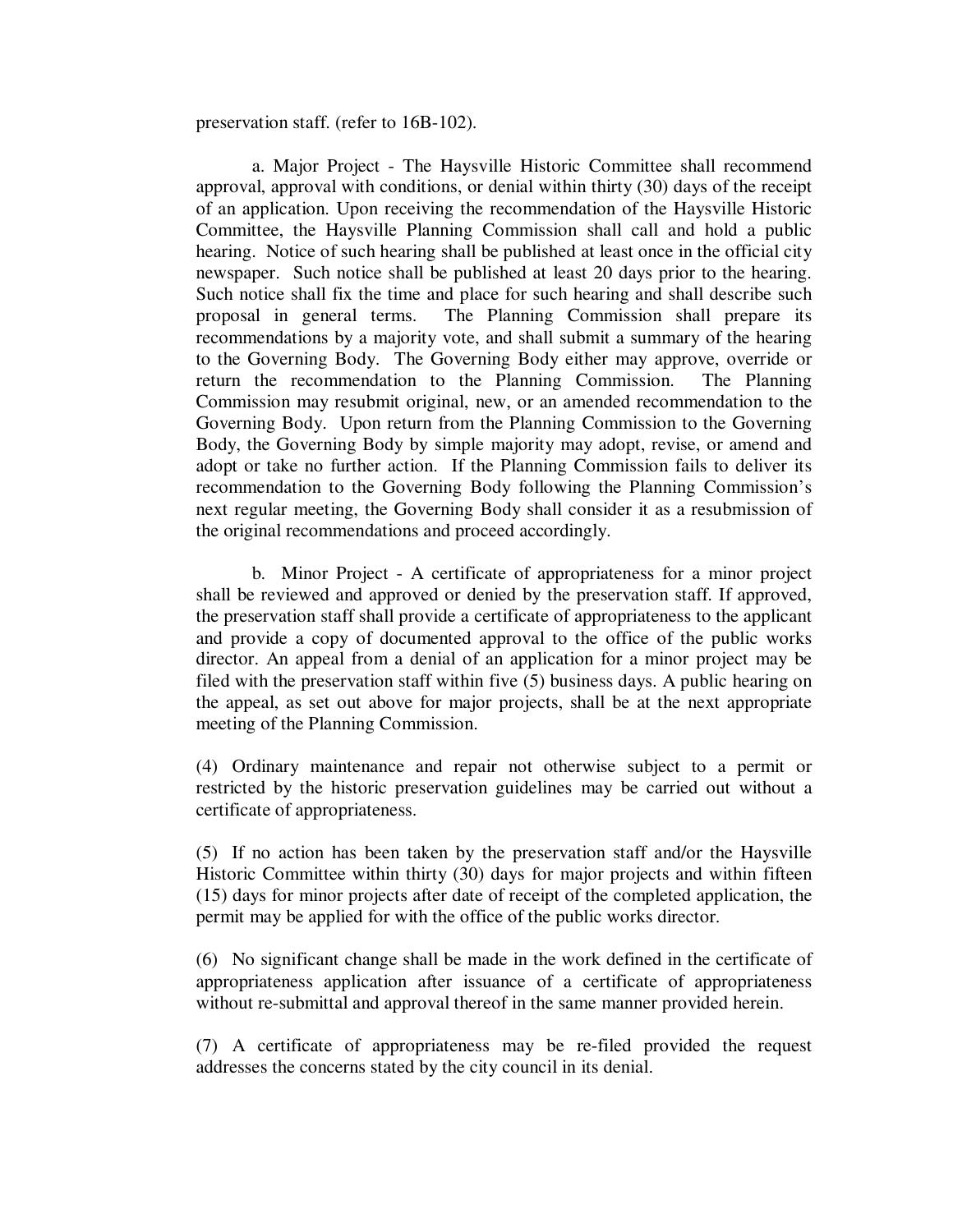# 16B-113 HISTORIC LANDMARK AND HISTORIC DISTRICT DEMOLITION AND MOVING PERMITS.

(1) If an application is received by the Public Works Department for demolition or moving of any historic landmark or structure within a historic district the applicant shall be referred to the preservation staff for a certificate of appropriateness application. Review of such application for a certificate of appropriateness shall be as provided in article 16B-112.

(2) For a project which involves demolition of a historic landmark property or properties within a historic district the proponents of such project shall, before doing any of the demolition or work in furtherance of such project, whether or not a building or other permit is required to be obtained to do such demolition work, file an application for a certificate of appropriateness for review as provided in article 16B-112.

(3) After review of certificate of appropriateness and, upon the recommendation of the Haysville Historic Committee, the Haysville Planning Commission shall call and hold a public hearing. Notice of such hearing shall be published at least once in the official city newspaper. Such notice shall be published at least 20 days prior to the hearing. Such notice shall fix the time and place for such hearing and shall describe such proposal in general terms. The Planning Commission shall prepare its recommendations by a majority vote, and shall submit a summary of the hearing to the Governing Body. The Governing Body either may approve, override or return the recommendation to the Planning Commission. The Planning Commission may resubmit original, new, or an amended recommendation to the Governing Body. Upon return from the Planning Commission to the Governing Body, the Governing Body by simple majority may adopt, revise, or amend and adopt or take no further action. If the Planning Commission fails to deliver its recommendation to the Governing Body following the Planning Commission's next regular meeting, the Governing Body shall consider it as a resubmission of the original recommendations and proceed accordingly. In addition to the recommendation of the Haysville Historic Committee, the Planning Commission shall consider the state of repair of the building, the reasonableness of the cost of restoration or repair, owner hardship, the purpose of preserving the designated historic landmark or structure within a historic district, alternatives presented by interested parties, the character of the neighborhood, the economic consequences to the city and the affected owner(s), and all other factors which it finds appropriate. The owner(s) of the historic landmark or owner(s) of the structure within the historic district shall bear the burden of proof demonstrating hardship. The proposed certificate of appropriateness shall become effective upon publication of the respective adopting ordinance.

(4) The city council may approve the certificate of appropriateness or deny the certificate of appropriateness if it determines that feasible alternatives to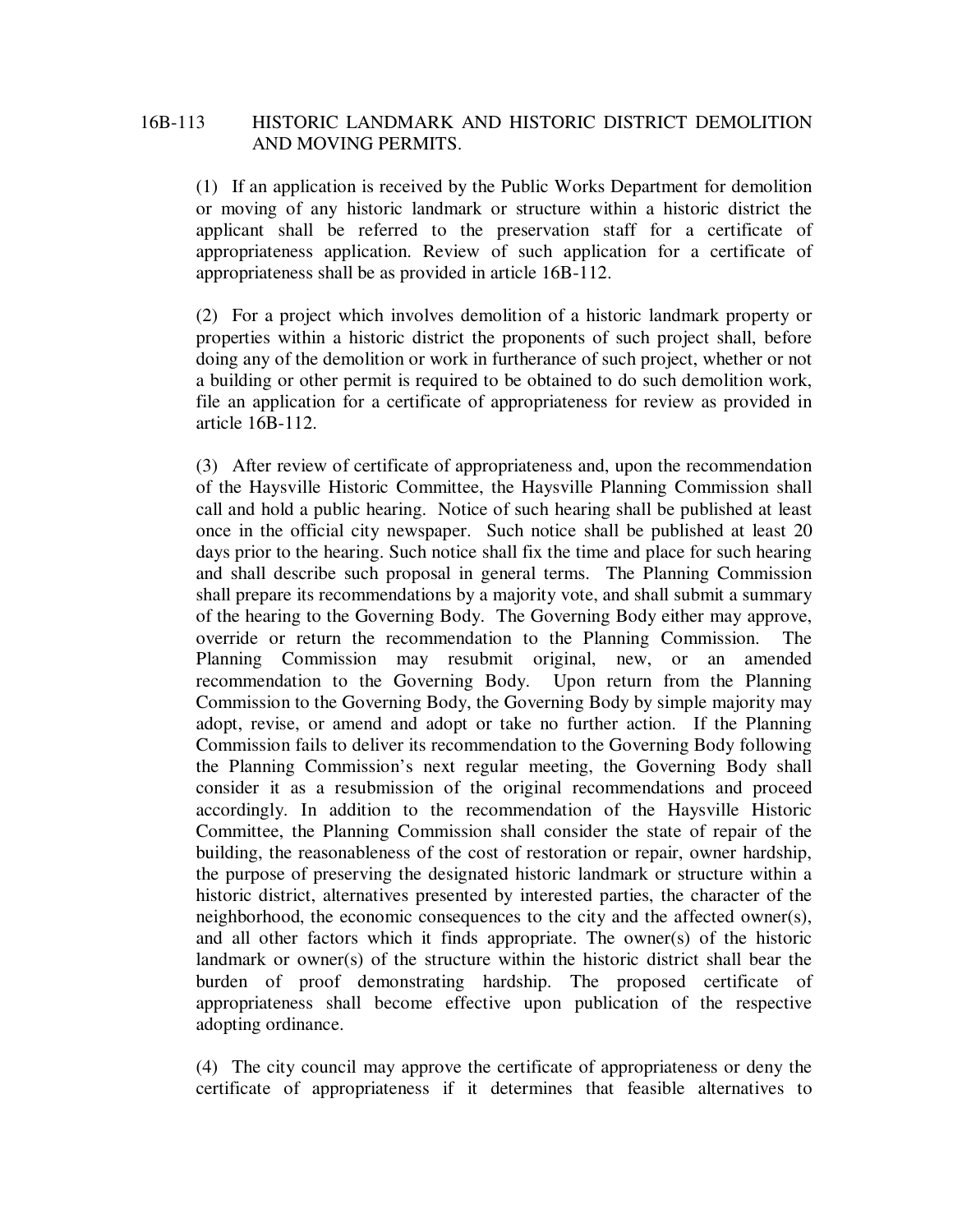demolition or moving of the historic landmark or structure within the historic district exist and that in the interest of preserving historical values, the historic landmark or structure within the historic district should not be demolished or moved.

(5) In the event of an "emergency" demolition of a historic landmark or a structure within a historic district, the Public Works Department shall notify the preservation staff as soon as possible. "Emergency" includes, but is not limited to, the need for demolition upon the determination by the Public Works Department that the structure poses a threat to human safety.

16B-114 REVIEW OF DEMOLITION BUILDINGS AND MOVING PERMITS HISTORIC RESOURCES. An application to the office of public works director for a demolition or moving permit shall require notification to preservation staff if the permit is for a historic resource determined by preservation staff to have potential for landmark designation. These resources shall be fifty (50) years or older and meet one (1) or more of the criteria for landmark designation described herein. The following procedure applies:

(1) Demolition and moving permit applications for buildings or structures listed as historic resources will be reviewed by preservation staff.

(2) Preservation staff may make the determination that a building, site or structure threatened with demolition or removal meets the criteria for landmark designation.

(3) If a building, site or structure is determined by the preservation staff to meet criteria for historic landmark designation a written notice shall be sent by certified mail to the owner or owners of such building, site or structure. Said notice shall describe the property which meets historic landmark criteria including its location and boundaries and justification of its historic or architectural significance. The notice shall also be delivered to the office of public works director.

(4) Following application for a moving or demolition permit for a listed historic resource, a ninety (90) day delay shall occur prior to the issuance of the requested moving or demolition permit in order for alternatives to be explored with the owner by the Haysville Historic Committee staff.

(5) During such period, no permit shall be issued unless for emergency public safety reasons, or a certificate of appropriateness has been issued.

(6) After the delay, if demolition of the historic resource is the conclusive alternative of the Haysville Historic Committee, the Haysville Historic Committee shall direct staff to document the resource with photography, and/or measured drawings for record purposes.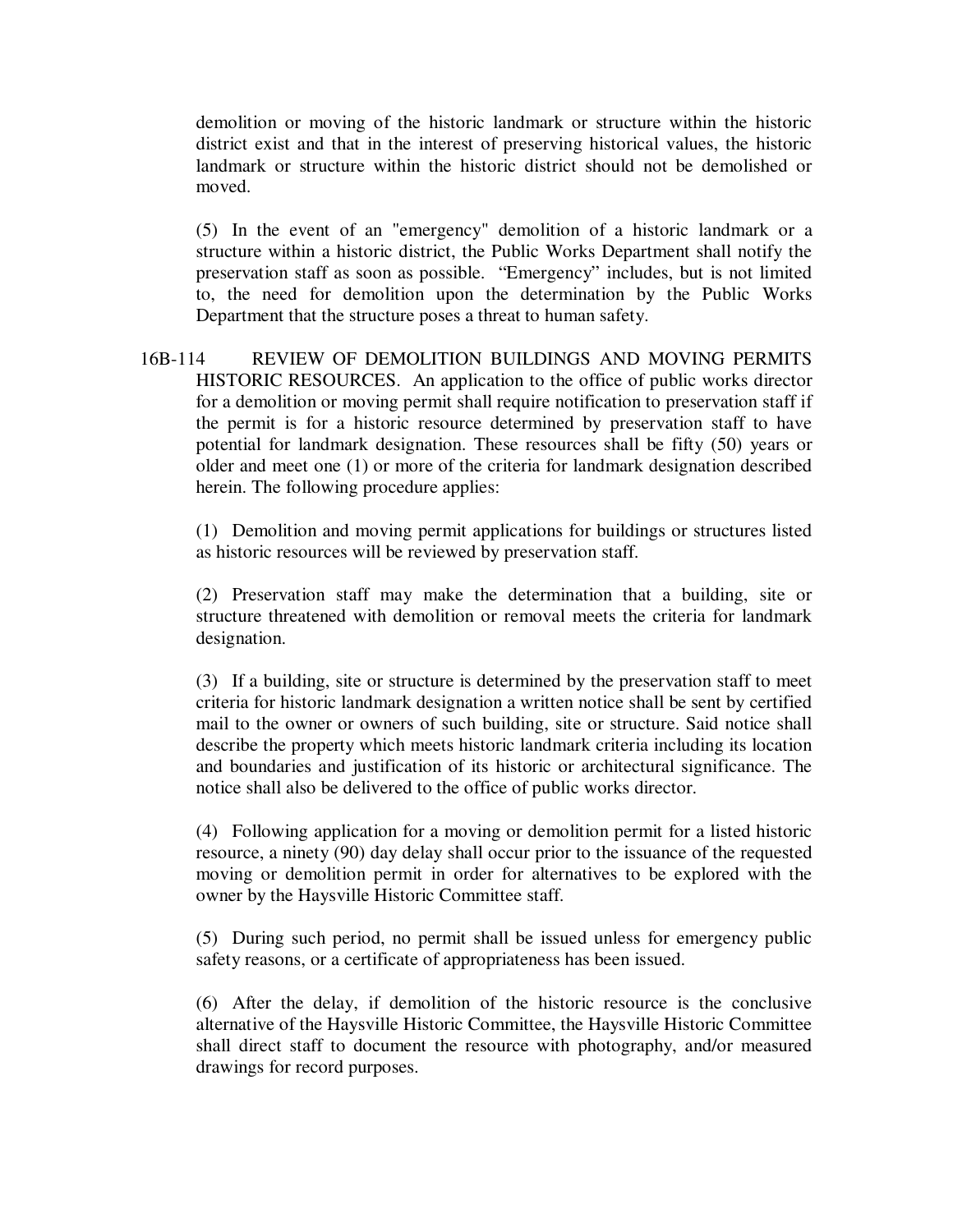# 16B-115 HISTORIC LANDMARK AND HISTORIC DISTRICT DEMOLITION BY NEGLECT. In the event of demolition by neglect of a historic landmark or structure within a historic district on public or private property, the following provisions shall apply:

(1) If a historic landmark or a property within a historic district has been determined by the Haysville Historic Committee to be the subject of demolition by neglect, the Haysville Historic Committee or preservation staff shall provide the owner of record with a written notice specifying the conditions of deterioration and the minimum items of repair or maintenance necessary to correct or prevent further deterioration.

(2) Such notice shall be sent by certified mail, return receipt requested, addressed to the owner of the property, contract purchaser, if applicable, at his or her last known address, or the address shown on the real property tax records in the Clerk's Office of Sedgwick County, Kansas. Such notice, when so addressed and deposited with the United States Postal Service with proper postage prepaid, shall be deemed complete and sufficient. In the event that notification cannot be accomplished, as aforesaid, after reasonable efforts, notice shall be accomplished by posting a public notice on the property. A copy shall also be provided to the office of public works director.

(3) The notice shall provide that corrective action shall commence no later than thirty (30) days from the receipt or posting of said notice, unless an extension is granted by the Haysville Historic Committee. The owner or contract purchaser, if applicable, shall demonstrate continual progress and all repairs shall be completed within a reasonable period of time. The notice shall state that the owner(s) of record of the subject property may within ten (10) days request a hearing before the Haysville Historic Committee challenging the finding of demolition by neglect and/or the notice to repair. If such request for a hearing is received within this time period, a hearing will be at the next regular meeting of the Haysville Historic Committee. The Haysville Historic Committee shall review all evidence of demolition by neglect at the scheduled hearing.

(4) In the event that the Haysville Historic Committee finds that, notwithstanding the necessity for such improvements, corrective action would impose a substantial hardship on the owner or any or all persons with any right or title in the subject property, then the commission shall establish a period of fortyfive (45) days and direct preservation staff to seek alternative methods to preserve the historic landmark or property located within a historic district.

(5) If no alternative is found to preserve the structure without undue hardship to the owner, and any or all persons with any right or title in the subject property and the structure is determined a threat to human safety and is in violation of city code a demolition permit may be issued.